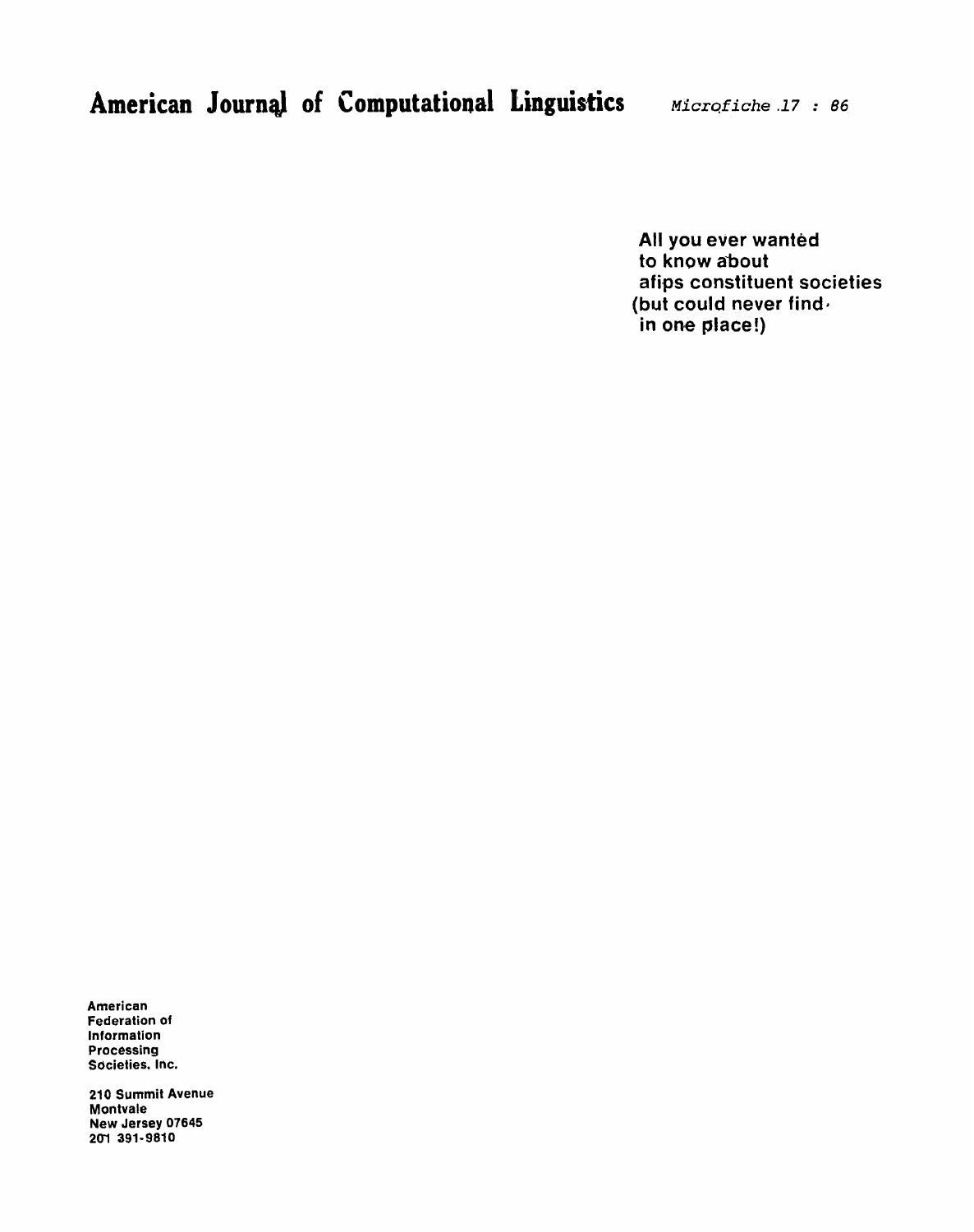The American Federation of Information Processing Societies acts on behalf of 15 national organizations engaged in the design and/or application of computers and information processing systems. These societies range in areas of interest from the highest degree of technology in software and hardware to accounting and education, and they represent a total mem-

Inherent in the relationship between AFIPS and its Constituent Societies are the common goals of promoting understanding between societies and the general public.

bership in excess of 100,000,

This brochure provides a short overview of each society, its goals, membership requirements, activities and publications. Every individual society has more extensive information available for you, should you be interested in learning further about its specific areas of interest and expertise.

# Contents<sup>.</sup>

# Page:

- 1. Introduction
- 5. American Institute of Aeronautics and Astronautics
- 6. American Institute of Certified Public Accountants.
- 7. American Society for Information Science
- 8. American Statistical Association
- 9. Association for Computational Linguistics
- 10. **Association for Computing Machinerv**
- 11. Association for Educational Data Systems
- 12. Data Processing Management Association
- 13. IEEE Computer Society
- 14. Institute of Internal Auditors
- 15. Instrument Society of America
- 16. Society for Computer Simulation
- 17. Society for Industrial and Applied Mathematics
- 18. Society for Information Display
- 19. Specjal Libraries Association
- 20. About AFIRS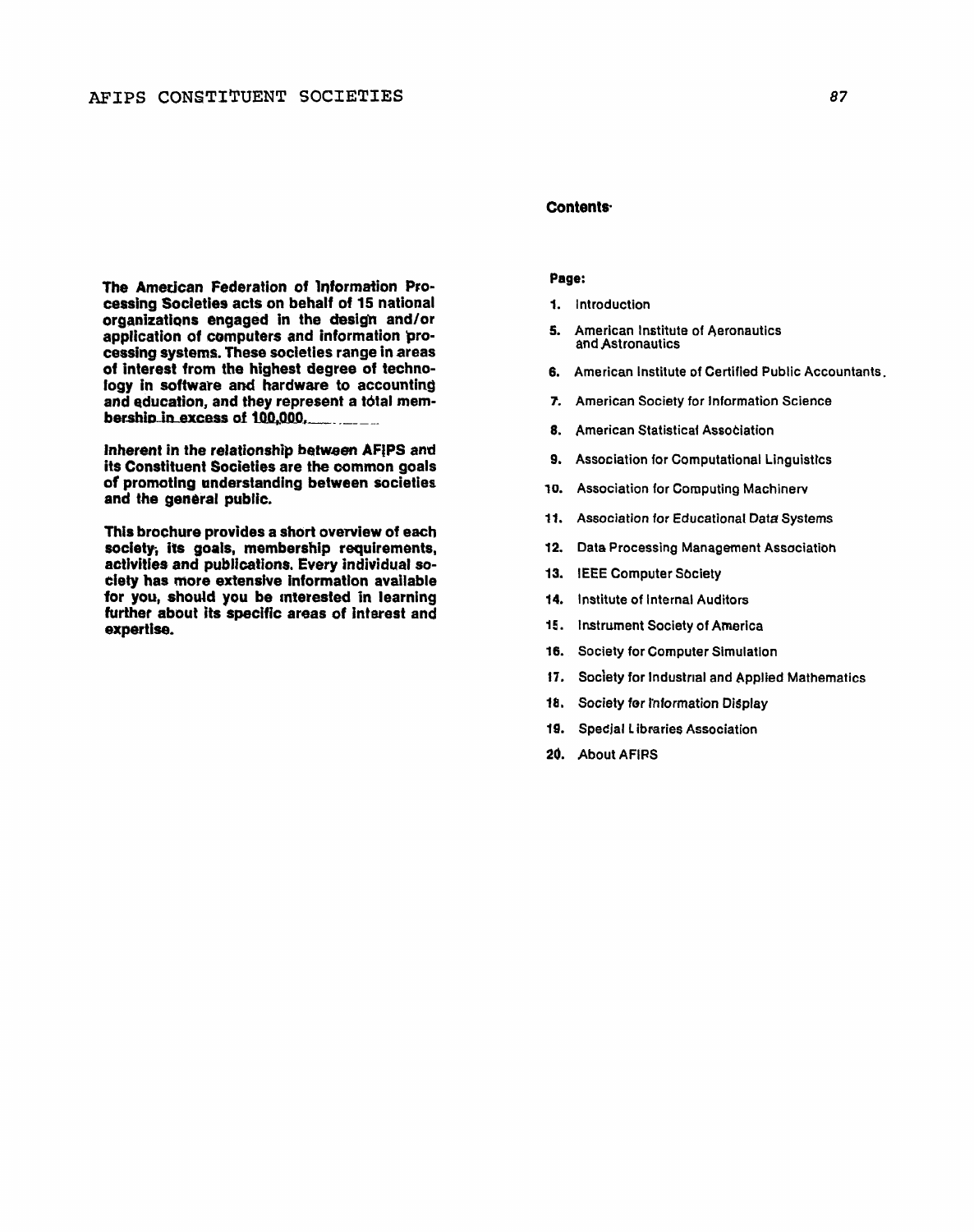# **American Institute of Aeronautics and Astronautics (AIAA)**

# Purpose

AlAA **Is** an organization of people who have a cornmon intefest in space, the atmosphere and the sea. They see in the exploitation of these elements an opportunity to expand and enrich human life in countless ways **and** have set themselves to the study of the physical characteristics of these elements and to the development of machinery that will bring them more fully to humanity's service. AIAA s objective is to the advancement of the' profession and the individual ih these pursuits.

#### Membership Requirements

All persons engaged in the profesbional practice of the arts, sciences or technology of aeronautics, astronautics or hydronautics are eligible for,memberskip in AIAA: Others whose work centributes to the advancement of these fields are also eligible.

## **Activities**

Each year AlAA sponsors or co-sponsors from 25 to 30 national meetings in different parts of the country at which AlAA members have an opportunity to hear, present and discuss papers of importance to the advancement of aerospace science and engineering Many of **the** meetings include aerospace exhibits and field trips to nearby aerospace plants and laboratories.

## Publications

Astronautics and Aeronautics AlAA Bulletin AlAA Journal Journal **of** Aircratf Journal of Spacecraft and Rockets Journal of Hydronautics Student Journal Reference Publications as warranted.

# Dues

| Members under 30         \$30.00 |  |
|----------------------------------|--|
|                                  |  |
|                                  |  |
| Publications are extra.          |  |

### For Further Intormetion Contact:

Dr. Jerry Grey American Instifute of Aeronautics and Astronautics 1290 Sjxth Avenue NeWYbrk, N. Y. 10019

# **American lnstitute of Certified Public Accountants (AICPA)**

# Purpose ·

The American Institute of Certified Public Accountants is the national professional association **pf** CPA **s.**  The many activities of the Institute are designed to help members improve the quality of their professional services. the effectiveness with which they manage their practices, and their status as CPA's in the communities they serve. The Institute serves lo. unite the profession and to maintajn the staddards OF the CPA qualification and the practice of accounting in the United States.

## Membership Requirements

An applicant must be a-certified Public Accountant and be engaged in work telated to accounting. International Aseociate memberships are also available.

#### **Activities**

The Institute **r** annual meetings and conferences are aimed at keeping professional issues and problems before its members. The Institute prepares and grades the CPA examination used throughout the United States and supports the Financial Accounting Standards Board which sets accounting standards. Other activities are promulgation of auditing standards, creation and administration of continujhg education courses and programs, establishment ef rules of professional conduct and conducting investigations in connection with alleged violabions, maintenance of **3**  Washington: **D.C.** office for haison with the Internal Revenue Service. Securities and Exchange Commission, and other federal agencies, monitoring of stgte legislation pertaining to CPA's, operatlon of an online, real-time computer-based information retrieval system,. and research into accounting, auditing and computer subject areas.

## Publications

Publications<br>The Journal of Accountancy - Monthly The Journal of Accountancy<br>The Tax Adviser - Monthly The Tax Adviser - Monthly<br>The CPA Letter - Semimonthly Special technical publications, books, and pamphlets.

### Dues

Established by the Councll, dues aje levied on a graduated scale, according to longevity as a CPA, position in practice. and occupationaJ status.

For Further Information Contact: Donald L. Adams American lnstithte of Certified Public Accountants 1211 Avenue of the Americas New York, New York **10038**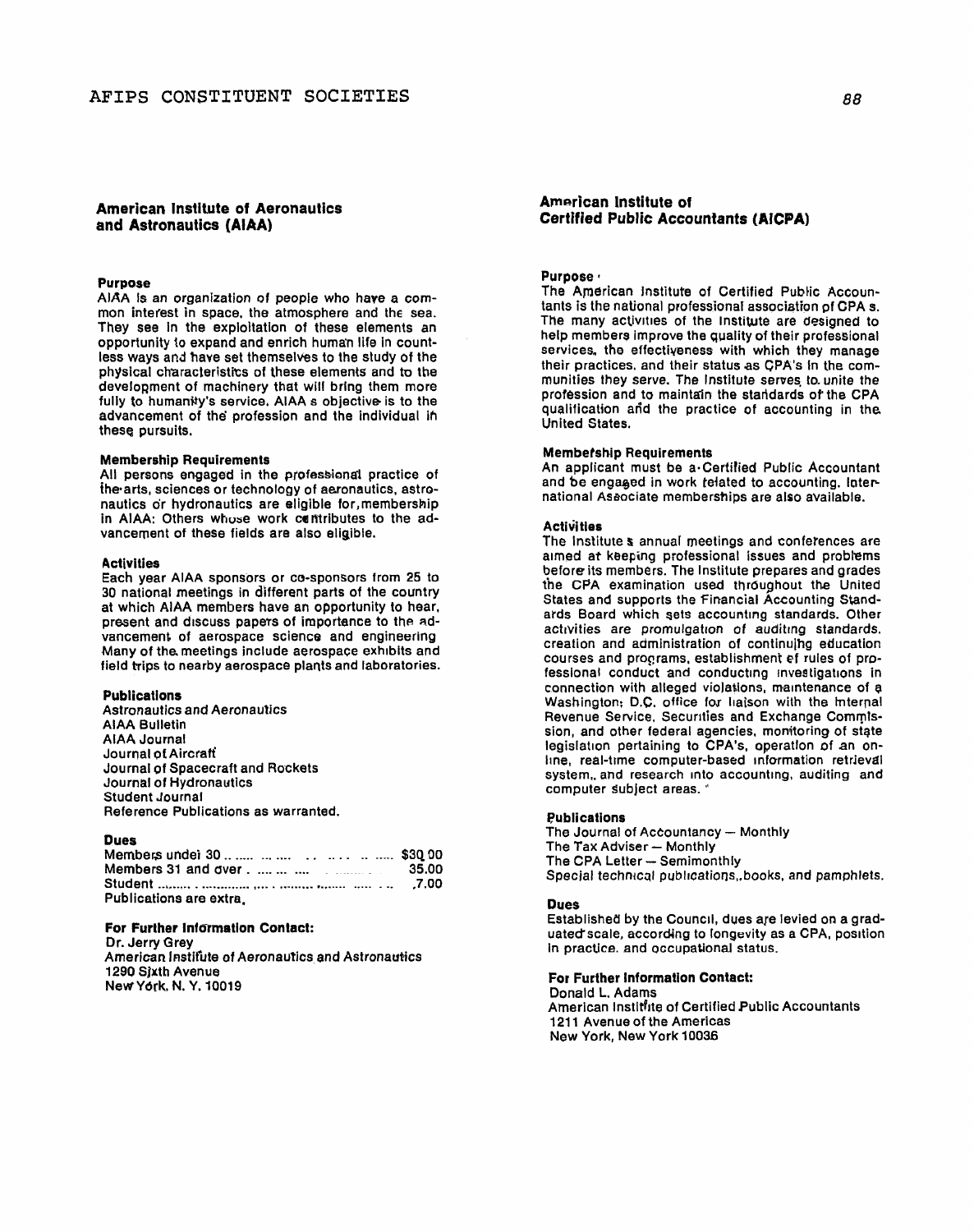# **American Society for Information Science (ASIS)**

### **Purpase**

The AMerican Society for Information Science is a nonprofit national and professional association organized for scientific, literary. and educational purposes and dedicated to the creation, organization, disseminalion, and application of knowledge concerning information **ana** its Iransrer.:ASIS is dedicated to the improvement of the information-transfer process through research, development, application and educatjon. The Society acts as a bridge between research and development and the requirements of diverse types **of** information systems. ASlS provldes a forum for the discussipn, publication and critical analysis of work dealing with the theory and practice of all elements involved in the communication of information.

### **Membership Requirements**

Regular membership in ASIS is open to any interested person who applies for membership and pays the prescribed dues. No formal educational qualifications for membership exist, Student memberships are available tor a period of not more than three years<br>to persons requiarly enrolled at a college or university In one or more-courses of training or study for which degree credits are given in the fields of documentation. library science or information science. Institutufional memberships are.also available.

#### **Activities**

The Annual meeting of the Society, usually held in October, provides a focal point for the discussion of formal papers and an Opportunity for informal talks with people of diverse interests. The Society also conducts a mid-year meeting, usually in May; participates in programs of other professional societies: and, is an active participant in the National Computer Conference. **AStS** operates a member. placement service The Society has 24 major regional. local chapters throughout the U.S., Canada **and** Europe.

#### **Publications**

Publications<br>Proceedings of the ASIS - Annual<br>Jerment ings of the ASIS **Proceedings of the ASIS - Annual<br>Journal of the ASIS - Bimonthly** Annual Review of Information Sc'ience and Technology - Annual bulletin of the **ASIS- 10** times a vear

# **DWS**

| Puca 6 |        |
|--------|--------|
|        |        |
|        | 10.00  |
|        | 250.00 |

## **For Further Information Contact:**

**Robert** (Skip) McAfee, Jr.. **American** Society for Information Science 1155 16th St., **N.W., Sulle,PIO**  Wesh'ington, **D.C. 20036'** 

# **American Statistical bssociation (ASA)**

# **'Jurpqse**

3uoting from the Cqnstitution of **the** ASA, "The objeclives of the American Statistical Association, a nonbrofit organization, shall be to fester, in the broadest nanner, statistics and its applications, to promote ~nity and eifectiveness **o,f** Bffort among all concerned with statistical problems, and to increase the contribution of statistics to human welfare."

The Association is composed of persons interested. in statistics, applied or theoretical. Through the Association, members mutually help each other with the exchange of professional knowledge and the reporting of new developments, insuring that statistical techniques 'discovered in one field are. made kdown to workers in'others,

# Membership **Requirement5**

There are several tyges of memberships available in **ASA,** including Regular and Institutignal. Contact ASA Headquarters for further information on qualifications for membership.

## Activities

The annual meeting of the Association 'is held in August, typically in conjunction with annual meetings of other scientific societies-concerned with statistical practice. In addition, looal meetings are held by the ASA chapters and regional meetings are arranged when desired within the geographical districts into which the Association 'is divided. Since these meetings are smaller'th'an the annual meetings, they further opportunrties for still more intimate discussion on statistical matters of local or regional interest.

## **Publications**

The Journal of the American Statistical Association  $-$ **Quarterly** The American Statistician - Quarterly The American Statistician -- Q<br>Newsletter -- Ten times yearly Newsletter -- Ten times year<br>Technometrics -- Quarterly Technometrics - Quarterly<br>Proceedings - Annual

| 9.00 |
|------|

**For Further lnformation Contact:**  Fred Leone American Statistical Association 806 15th St., N.W Washington, D.C. 20005'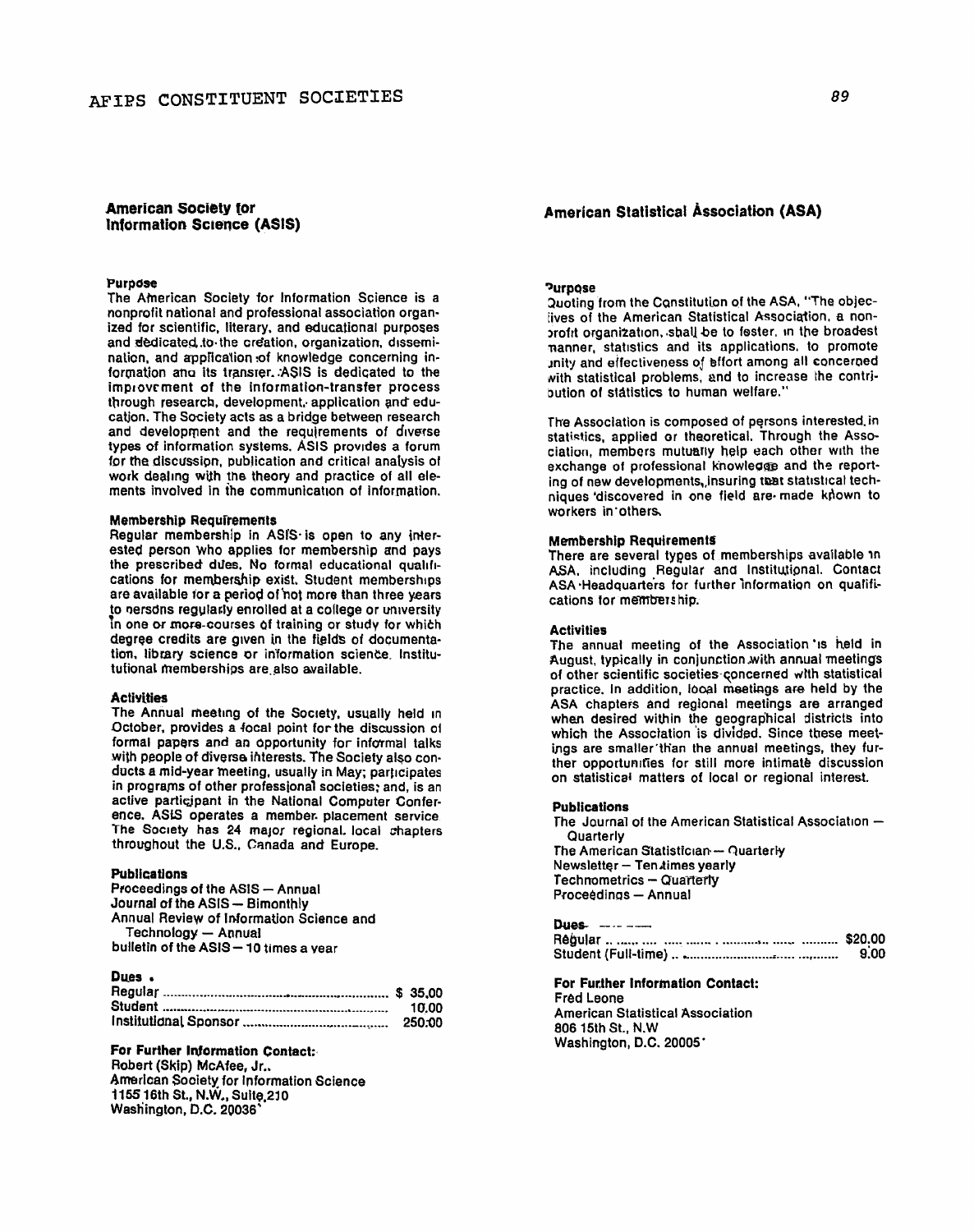# **Association for Computational Linguistics (ACL)**

## Purpose

The Association for Computational Linguistics was founded in 962 by awroub of researchers who shared a common interest in abroad class of problems involving both languages and computation. Their purposes were: (1) to promote research and development activities in the field of computational linguistics, (2) to promote cooperation and information exchange among related professional and technical societies; (3) to represent computational linguistics to foundations and government agencies and to represent the United States to similar organizations in other nations and in international organizations which include computational linguistics as a proper concern.

#### **Membership Requirements**

Any person who is interested in computational lin guistics is invited to join the Association.

### **Activities**

The Association meets annually, usually with the National Computer Conference and Exposition or with, the Linguistic Society of America at their summer meeting.

## **Publications**

The American Journal of Computational Linguistics, the primary journal of the Association, appears quarterly. The AJCL is published on 4" x 6" units, each an index card or a midrofiche. For each article, bibliography, or survey, two units are supplied  $-$  an index card bearing a summary and a microfiche containing the full text. Announcements and advertisements appear on index cards. A yearly index is provided on tabbed index cards.

## **Dues**

| Individual |  | <br>$\sim$ |  | $\ldots$ $\ldots$ \$10.00 |
|------------|--|------------|--|---------------------------|
|            |  |            |  | 25.00                     |

#### For Further Information Contact:

A. Hood Roberts **ACL Center for Applied Linquistics** 1611 North Kent St. Arlington, VA 22209

# **Association for Computing Machinery (ACM)**

## **Purpose**

To advance the sciences and arts of information proaessing including the study, design, development, construction, and application of modern machinery. computing techniques and appropriate languages for general information processing, storage, retrieval, and processing of data of all, kinds, and for the automaticcontrol and simulation or process.

To promote the tree interchange of information about the sciences and arts of information processing

To develop and maintain the integrity and competence of individuals engaged in the practice of the sciences and arts: of information processing.

## **Membership Requirements**

Member: Persons qualified to be members: a) supscrips the purposes of ACM; b) have attained professional stature as demonstrated by intellectual competence and ethical conduct in the arts and sciences of information processing; c) have earned a Bachelors Degree or academic equivalent, or have four years' full-time experience in iformation processing; d) are endorsed by two members of ACM and who attest to the above. Associate Member: Persons qualified to be associate members subscribe to the purposes of the Association, Student Members: Individuals registered in an accredited educational institution full-time are qualified for student membership:

### **Activities**

ACM conducts the Annual ACM Conference, the Annual Computer Science Conterence, and participates in the organization of the National Computer Conferences. In addition, regional and chapter meetings are held. Special Interest Groups in a variety of disoiplines are also available to ACM members. Special Interest Groups publish newsletters and sponsor meetings in their technical areas. There are over 240 chapters and student chapters providing locally sponsored programs.

#### **Publications**

The Journal of the Association for **Computing Machinery - Quarterly** The Communications of the ACM - Monthly Computing Reviews - Monthly **Computing Surveys - Quarterly** Transactions on Mathematical Software - Quarterly

# For Further Information Contact:

Joseph Cunningham **Association for Computing Machinery** 1133 Avenue of the Americas New York, N.Y. 10036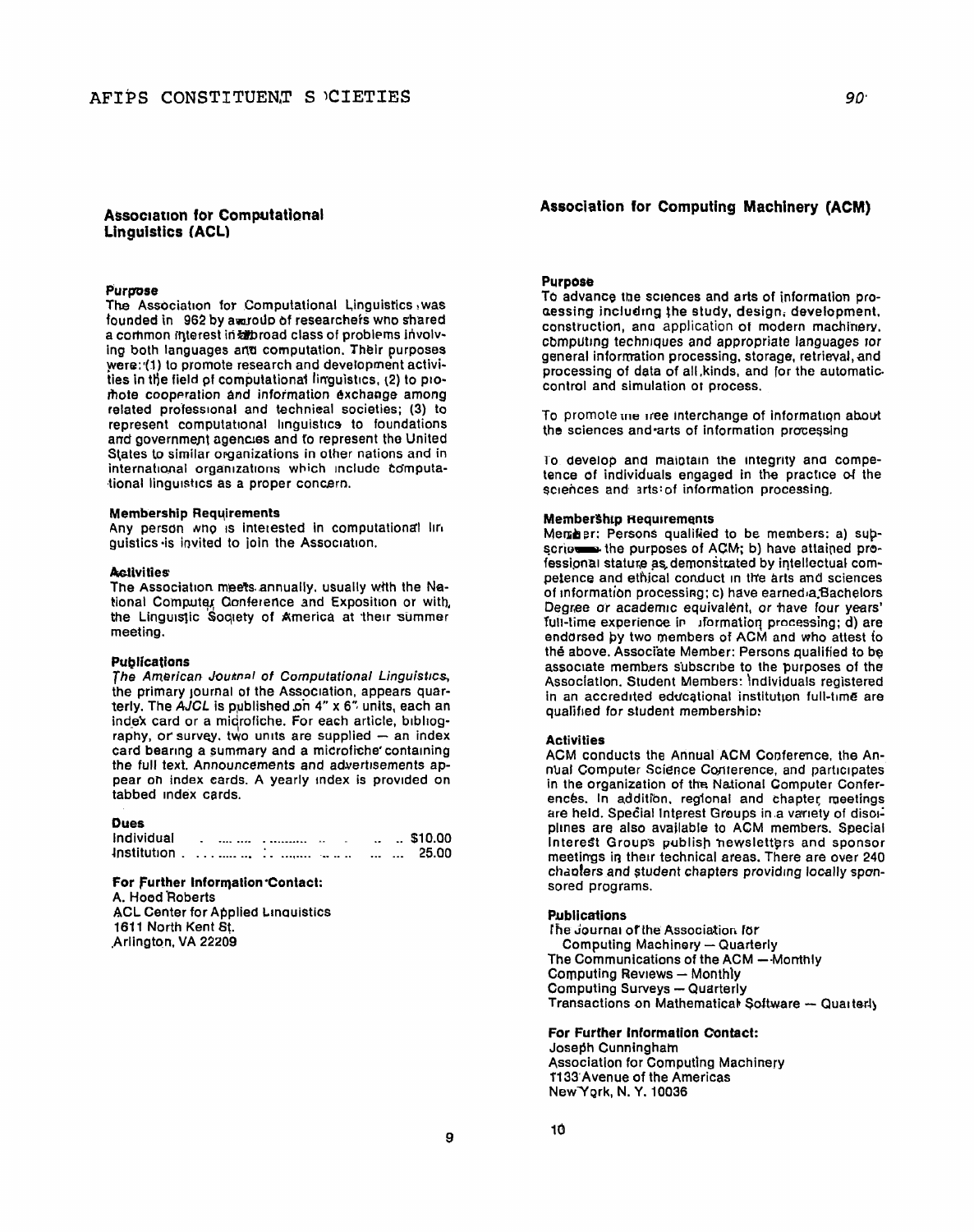# **Association-for Educational Data Systems (AEDS)**

## Purpose

The Association for Educational Data Systems is a private, nonprofit educational organization founded in 1962 by a group of professional educators and technical specialists in educational applications. Its intention is to provide a forum for the exchange of ideas and information about the relationship of modern technology to modern education.

## **Membership Requirements**

AEDS membership is currently at 1,700 with membership open to all interested in learning more and keeping informed about current developments and directions in educational data systems and compute) technology.

### **Activities**

An annual international conference is held to bring together key people from education and technical specialists. Executives, administrators from all Jevels of education, and all types of research, manufacturing and commercial service organizations are represented at this conference

An annual computer programming contest is held for secondary school students in grades 7-12. The conjest is on the approved list of contests and activities published by the National Association of Secondary School Frincipals.

Local chapters regularly sponsor workshops and seminars on relevant topics designed to advance education by developing a greater awareness of the impact of educational fechnology.

#### **Publications**

**AEDS Monitor - Monthly AEDS Journal - Quarterly Convention Proceedings - Annually** AEDS Handbook and Membership Directory -Annually to members only Large School Survey Layman's Guide to Use of Computers

## **Dues**

# For Further Information Contact:

**Shirley Easterwood Association for Educational Data Systems** 1201 16th St., N.W. Washington, D.C. 20036

# **Data Processing Management Association (DPMA)**

## Purpose.

DPMA is an organization serving the information processing and computer management community. Among its primary objectives are: (1) education and research activities focused on the development of effective management programs for the self-improvement of the membership, (2) encouragement of high standards of competence, and promotion of a professional attitude among the membership and (3) fostering of a Better understanding of the vital business role of data processing 'n society, and the proper relationship of data processing to management.

# **Membership Requirements**

Membership is granted only through a local chapter, except in areas outside North America where there is no chapter. Regular membership is granted by the Chapter Board of Directors to persons engaged ..in managerial or supervisory positions in data processing, educators, and executive personnel with a direct interest in data processing. Affiliate membership may be granted by the Board to graduates of an accredited college or university who are former members of a DPMA student organization; college graduates with one year of EDP experience; or individuals whose major source of income is direct selling or leasing of EDP equipment, supplies, or educational courses.

#### **Activities**

The Association sponsors INFO/EXPO, the annual International Data Processing Conference and Business Exposition which features seminars, panels, workshops, special sessions, on technical and especially management subjects. In addition, DPMA participates in the organization of the National Computer Conference, Other programs and services offered by the Association include: regional conferences; individual chapter educational meetings; video tape seminars under chapter sponsorship featuring nationally known industry experts, with particular emphasis on management-oriented topics; AIM (Advanced Instruction for Management) one-day, on-site seminars cosponsored by chapters; and all-day chapter-sponsored seminars on Business & Management Principles.

# **Publications**

Data Management - Monthly

Special technical publications, books, and pamphlets

**Dues** 

| International \$ 30.00 |          |
|------------------------|----------|
|                        | 10-30.00 |
|                        | 30.00    |

For Further Information Contact: Donn Sanford **Data Processing Management Association** 505 Busse Highway Park Ridge, Illinois 60068  $12$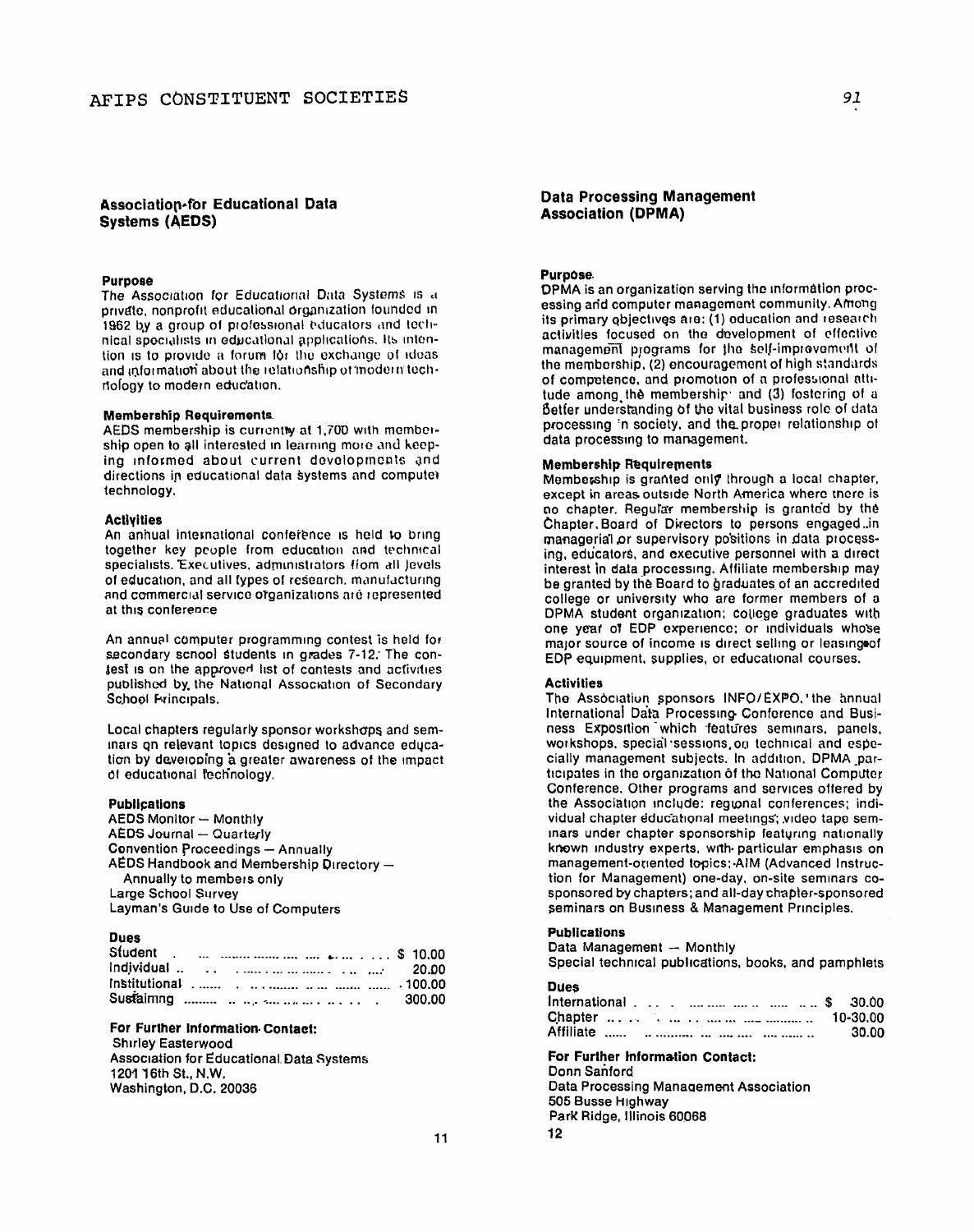## **IEEE Computer Society**

## Purpose

The IEEE Computer Society is actually part of a much larger organization, the Institute of Electrical and Electronics Engineers. With so many special interests among its members, it was natural for those who wanted to exchange knowledge or who wished to concentrate on one area of electronics to create Special Interest Groups. The IEEE Computer Society was formed to advance the theory and the practice of computer and information processing technology and exchange of technical information among its members. The scope of the Society encompasses all aspects of design theory and practice relating to digital and anaog devices, computation and information processing.

### **Membership Requirements**

You are eligible for Computer Society membership if you (1) are a member of the IEEE or an approved society: (2) have graduated from a 4-year course of study. or its equivalent in a school of recognized standing; (3) have been involved professionally in the computer field for a period of at least five years; (4) are a registered student interested in the Society's field of interest.'

#### **Activities**

The IEEE Computer Society sponsors the Annua Computer Society Conference and participates in the organization of the National Computer Conference. In addition meetings for the presentation of technical papers and local chapter meetings are held regularly The technical committees sponsor many seminars symposia and sessions for the benefit of its membership. They also arrange the Distinguished isitors Program which provides for leading computer professionals to speak to the local cnapters of the Society and educational institutions.

#### **Publications**

**Computer Magazine - Monthly** Transactions on Computers - Monthly Transactions on Software Engineering - Quarterly Proceedings (and special books as warranted)

## **Dues**

| Non-members applying to        |                   |
|--------------------------------|-------------------|
| IEEE Computer Society and IEEE |                   |
|                                | 46.00             |
|                                | 41.00             |
| <b>Affiliate Membership</b>    | $\frac{1}{24.00}$ |

# For Further Information Contact:

**Harry Haymah** P.O. Box 639A Silver Spring, Maryland 20901 The Institute of Internal Auditors, Inc. (IIA)

### Purpose

The Institute of Internal Audito s is an international organization dedicated to the advancement of the profession of internal auditing. The Institute Joeks the enrichment of its members through the interchange of ideas, information, and contacts, it is dedicated to maintaining the highest possible standards of competence, morality and dignity in the profession

## **Membership Requirements**

All practicing internal auditors, those responsible for the function, public accountants, educators, and auditing students are invited to join The Institute.

#### **Activities**

The institute offers many benefits to its members through a wide variety of services from its international headquarters and its chapter organizations. In the field of EDP auditing, in particular, a special department helps the auditor keep up with this changing field and provides hard-to-locate EDP auditing information. An "EDP Systems" department in the Institute's award-winning bimonthly technical journal, The Internal Auditor, and a monthly EDP-updating service. EDPACS, are additional helps published for those involved in the audit and control of EDP systems. A continuing program of seminars, workshops, and lectures conducted by the Cadmus Education Foundation of The Institute, along with annual area and international conferences, serve to keep the internal auditor "on top" of the latest developments in techniques and practices in the field. An examination in internal auditing and related subjects is offered to those who meet certain equirements. Those qualitied will be entitled to use the professional designation of 'Certified Internal Auditor (CIA). The institute also publishes research reports on such topics as electronic data processing, statistical sampling, inventory control, organizational control, and the behavioral sciences.

#### **Publications**

The Internal Auditor - Bimonthly Auditing News - six times a year Edpacs - Monthly Special research reports and books

#### Dues

14

|                 | 25.00 |
|-----------------|-------|
|                 | 13.00 |
| Student Member. | 10.00 |

#### For Further Information Contact:

William E. Perry; CIA The Institute of Internal Auditors. Inc. 5500 Diplomat Circle Orlando, Florida 32810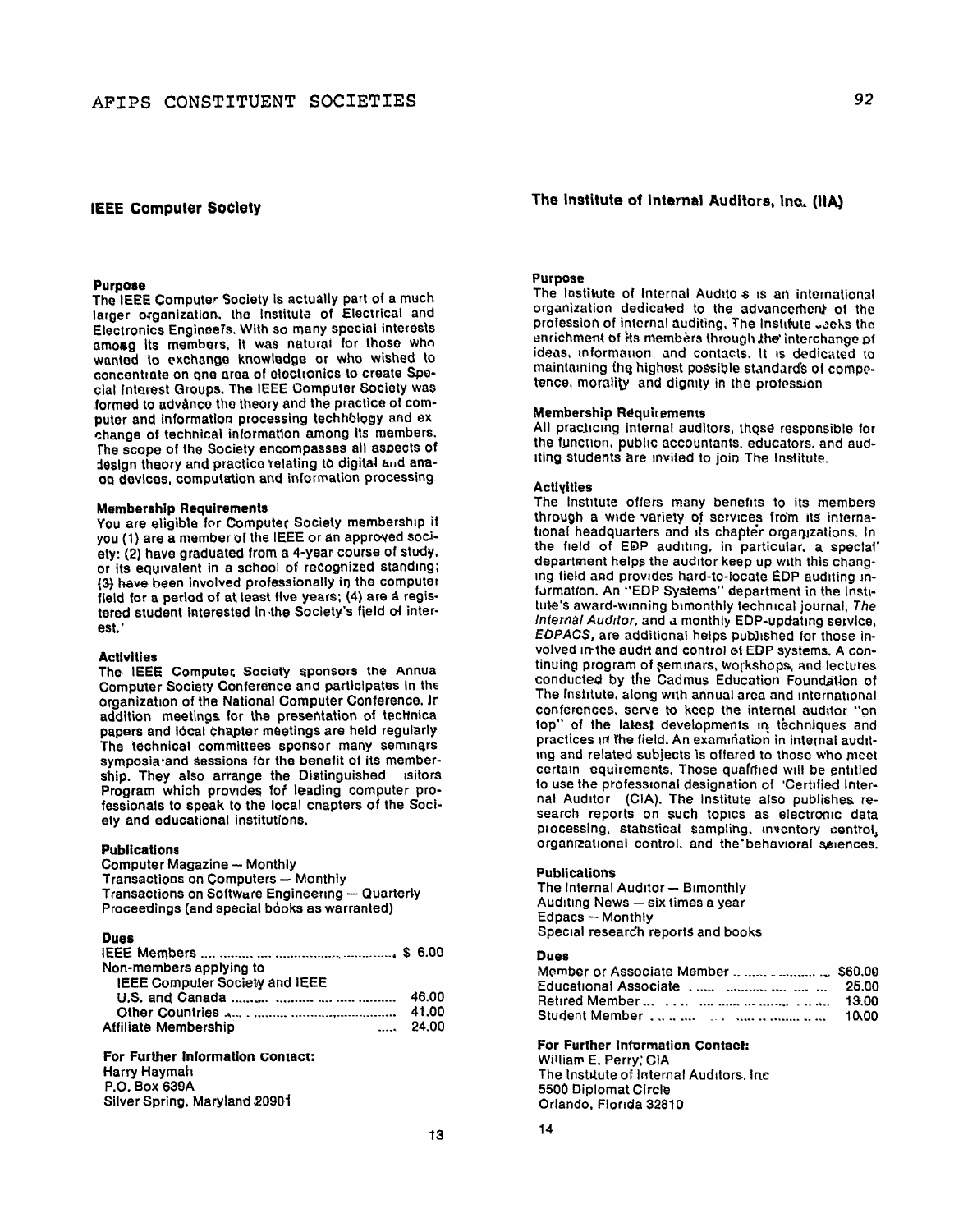## Instrument Society of America (ISA)

#### **Purpose**

The Instrument Society of America is a nonprofit scientific, technical and educational organization dedicated to advancing and reinforcing the arts and sciences related to the theory, design, manufacture and use of instruments and controls in the various sciences and technologies for the benefit of mankind

## **Membership Requirements**

The types of memberships available in ISA are predicated upon specific individual qualifications. Senior Membership requires either a B.S. or engineering degree and at least six years work in instrumentation, two years having been in a position of responsible charge; or no degree but ten-years work in instrumentation, two years having been in a position of responsible charge. A Regular Membership is open to any person interested in instrumentation and the programs of the Society. An Associate Membership is limited to those whose principal interests and occupations are not specifically in instrumentation. Student Members are either enrolled as full-time students or enrolled in a formal apprenticeship course.

### **Activities**

The scope of Society activities embraces these areas of instrumentation: aerospace, analysis, automatic control systems, bio-medical sciences, chemical and petroleum, cryogenic instrumentation, data handling and computation, food, maintenance, marine sciences metals, metrology, mining and metallurgy, power process measurement and control, pulp and paper scientific instrumentation and research, telemetry test measurement, textile and transportation.

ISA publishes and disseminates information develops standards; conducts conferences, symposia and exhibits: provides educational services and honors individual achievement.

### **Publications**

**Instrumentation Technology - Monthly** Proceedings - Annual Advances in Instrumentation - Quarterly **ISA Transactions - Quarterly** Special Publications - As warranted

# **Dues**

| 25.OQ |
|-------|
| -5.00 |
|       |

# For Further Information Contact:

**Executive Director Instrumentation Society of America 400 Stanwix Street** Rittsburgh. Pa. 15222

93

# Society for Computer Simulation (SCS)

## **Purpose**

The Society for Computer Simulation is the principal technical society devoted to the advancement of simulation through the use of computers and similar devices which employ mathematical or physical analogies. The purpose of SCS is to promote the development of simulation technology and to widen its application in all fields. In most of its activities SCS seeks to accomplish these ends through the exchange of information among people who are using simulation to advantage in their endeavors.

## **Membership Requirements**

Full membership is open to people who have been professionally engaged in any phase of simulation and allied computer technology for at least four years. This requirement may be met by graduation from a four-year course of study in an appropriate field of science, engineering, or mathematics at an accredited institution of higher learning or by its equivalent

Associate Membership in the Society is available to anyone who is interested in the technology of simulation or in applications of the computer arts and sciences. Student Memberships are open to any person equiarly enrolled on a substantially full-time basis in an institution of higher learning, including graduate students who hold teaching fellowships, upon certilication of their status by a member of the faculty of such institution.

## **Activities**

SCS co-sponsors the Summer Computer Simulation Conference and the Winter Simulation Conference. and participates in the organization of the National Computer Conferences. Individual Regional Council meetings present papers and panels on selected topics and offer attendees an opportunity to take guided tours of the hosting organization's simulation facilities

#### **Publications**

Simulation - Monthly Proceedings - Semiannually

# **Dues**

|                                               | 25.00 |
|-----------------------------------------------|-------|
| Undergraduate & Graduate Student Member       | 15.00 |
| Senior Member   Special Application Necessary |       |

# For Further Information Contact:

Alex McKenna<sup>®</sup> The Society for Computer Simulation P.O. Box #2228 La Jolla. California 92038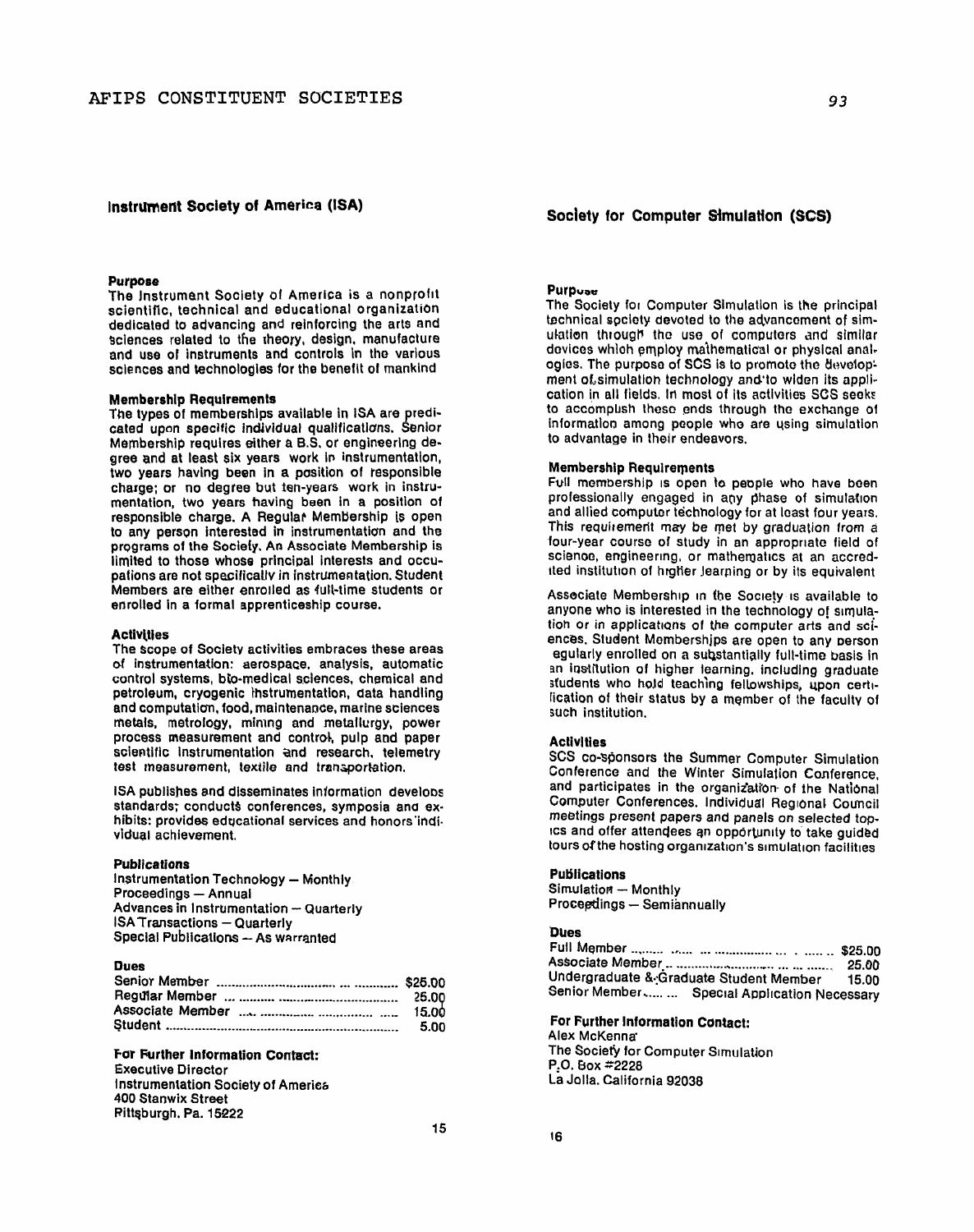# Society for Industrial and **Applied Mathematics (SIAM)**

## Purpose

The Society for Industrial and Applied Mathematics was formed in 1952 to further the applications of mathematics to problems in industry and science Recognizing the gap in a professional structure where the rapid expansion of industrial research had created a need for basic analytical thought and new mathematical methods, S-AM developed new media to bridge this gap and foster the exchange of ideas among all who are interested in the applications of mathematics

#### **Membership Requirements**

Membership in SIAM is available to those people interested in the goals and objectives of the Society. Formal applications are directed to a Membership Committee for approval.

#### **Activities**

SIAM conducts two national meetings each year in the Spring and Fall Such meetings are structured on a central theme to discuss an important and timely subject in mathematics In addition, with the support of the National Science Foundation, the Office of Naval Research, and the Air Force Office of Scientific Research, SIAM sponsors special international symposia on various topics in mathematics. SIAM also created the SIAM Institute for Mathematics and Society in January 1973 to foster the application of mathematics to the major problems of society.

# **Publications**

| SIAM Journal on Applied Mathematics -                  |
|--------------------------------------------------------|
| 2 volumes per year, 4 issues each                      |
| SIAM Journal on Computing - Quarterly                  |
| SIAM Journal on Control - Bimonthly                    |
| SIAM Journal on Numerical Analysis - Bimonthly         |
| <b>SIAM Review - Quarterly</b>                         |
| SIAM Journal of Mathematical Analysis - Bimonthly      |
| Theory of Probability and Its Applications - Quarterly |
| SIAM News - Bimonthly.                                 |

# **Dues**

| Student Members |  | 10.00 |
|-----------------|--|-------|

#### For Further Information Contact:

R. K. Windsor Society for Applied and Industrial Mathematics 33 South 17th Street Philadelphia, Pa. 19103

## Society for Information Display (SID)

#### **Purpose**

The Society for Information Display was chartered as a nonprofit technical corporation in 1962, with the following goals and purposes:

Encourage and contribute to the scientific advancement of Information Display Promote the use of Information Display Maintain a central file of display information for use by members Provide forums for the exchange and dissemination of ideas and knowledge related to information **Display** Promulgate definitions and standards pertaining to the field of Information Display Stimulate new ideas in Information Display and foster their development

## **Membership Requirements**

Current membership in SID is approximately 2.000 and is open to all who can benefit from the Society and wish to further its goals. Membership is open to both individuals and companies.

#### **Activities**

The Society sponsors an Annual Technical Symposium and occasional shorter meetings. In addition, all SID members are affiliated with one of ten local chapters located throughout the world, which serve as the focal points of regular technical meetings, field trips. seminars and tutorials, Members are encouraged to participate in all Society activities and to present their technical achievements and views in SID publications.

#### **Publications**

Proceedings of the SID - Quarterly SID Journal - Bimonthly Symposium Digest - Annual-

## **Dues**

| -----<br>Member and Associate     \$ 15.00       |       |
|--------------------------------------------------|-------|
|                                                  |       |
| Student (full-time) commences and containing and | -3.00 |
| Proceedings not included                         |       |

For Further Information Contact: Violet Puff Society for Information Display 654 North Sepulveda Blvd. Los Angeles, Ca. 90049

 $\overline{7}$